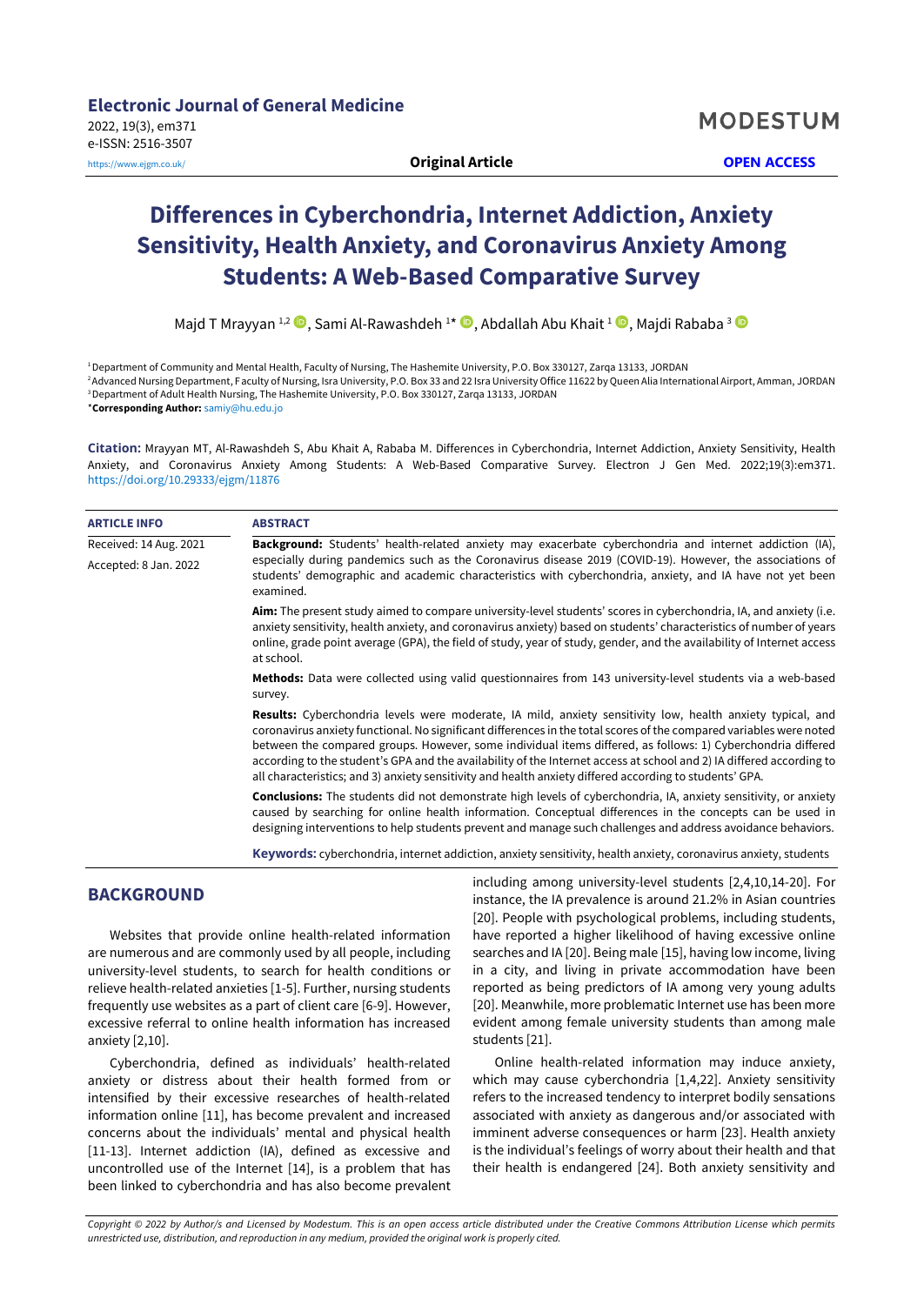health anxiety are potential risk factors for cyberchondria and IA [4,12,23,25].

The occurrence of unprecedented events may escalate health-related anxiety. For example, anxiety became a widespread problem during the Coronavirus disease 2019 (COVID-19) pandemic [14,18,26,27]. Cyberchondria and IA are relatively emerging issues, but due to the rapid advancement of the Internet, they have become public health issues among different populations, including university-level students [2,4,13,19,20]. Few studies have collectively examined the concepts of cyberchondria, IA, anxiety sensitivity, health anxiety, and coronavirus anxiety [2,4,10-12,18-20]. Previous studies have reported IA, anxiety sensitivity, and health anxiety as risk factors for cyberchondria [23,25,28,29]. However, none of these studies has compared all of these concepts among any populations, including students. Further, no study has investigated these concepts among nursing students in Jordan.

Accordingly, this study aimed to describe and compare cyberchondria, IA, anxiety sensitivity, health anxiety, and coronavirus anxiety levels in a sample of Jordanian universitylevel students based on their characteristics. Related studies have been conducted among samples from the general population and were guided by the fear of coronavirus [18]. Only one study has examined the concept of IA among students during the COVID-19 pandemic, reporting that fear of coronavirus is associated with IA, anxiety, and depression among students [14]. Further, studies are needed to collectively examine the concepts of cyberchondria, IA, and their related anxieties, as this may guide the development of interventions to enhance students' understanding and behaviour related to these concepts.

# **METHODS**

# **Design and Sample**

This research is part of a large-scale study among Jordanian university-level students and nurses in which the studied concepts were compared according to the student's demographic and academic characteristics. In this crosssectional comparative study, 143 university-level students were recruited using a web-based survey. Convenience and snowball sampling strategies were used to identify eligible participants via Facebook and WhatsApp. Being a university student and able to use web platforms were the only sampling inclusion criteria. The general sampling rule indicated that each variable requires 20-30 participants. Therefore, given that six major variables were explored in this study, the required sample size was 120-180 participants.

#### **Data Collection and Procedures and Human Protection**

In April 2021, data were collected using a web-based self‐ report Google forms survey delivered in English. A pilot study was conducted, and no issues were identified. An anonymous link to the survey was posted on Facebook pages and WhatsApp groups to recruit eligible participants. Students were also invited to share the survey link with their eligible contacts. On the front page of the survey, the students were informed that their agreement to respond to the survey constituted their consent to participate in this study. Data were collected over 15 days. On the fourth day of data collection, a reminder was sent to WhatsApp groups and a reminder was

posted on Facebook groups. Students were informed that they should complete the survey once only, that their participation was voluntary, and that they had the right to withdraw from the study at any time without consequences. All collected data were coded and kept confidential. The ethics committee at the university where the current study researchers work approved the study (10/72020/2021).

#### **Measures**

#### *Cyberchondria severity scale (CSS)*

The short eight-item version of the CSS was used to measure cyberchondria [30]. This version consists of six items related to the negative and positive consequences associated with searching for health-related information online and two items related to the factors of excessiveness and reassurance seeking [30]. The items are rated on 1="*Never*" to 5="*Always*". A mean score <3 indicates a low level of cyberchondria, while a score ≥3 indicates a high level of cyberchondria. A moderate (i.e., in the 0.70s) Cronbach's alpha value has been reported for the short eight items CSS [30]. A Cronbach's alpha value of 0.68 was yielded for the eight-item CSS in the current study. This moderate reliability may be attributed to the low number of items measuring a large and heterogeneous construct [31].

#### *Internet addiction test (IAT)*

The IAT is a 20-item measure the presence and severity of symptoms related to pathological internet use [32]. The IAT items are rated on a 6-point Likert scale ranging from 0="*not applicable"* to 5="*always"*. The total possible score ranges from 0 to 100, with total scores of 0-30 indicating a normal level of Internet usage and scores of 31-49, 50-79, and 80-100 indicating mild, moderate, and severe levels of IA, respectively [32]. In a meta-analysis study, the overall computed Cronbach's alpha for the original 20-item scale was 0.89 [32]. Among the current study sample, the Cronbach's alpha of the IAT' was 0.85. In addition to the 20 items, the respondents were asked to respond to extra items related to the Internet Application Checklist, which helps in estimating the percentage of time respondents have utilized different types of online activities or applications (e.g., adult entertainment sites, business email, business surfing, newsrooms, online gaming, and personal email) over the preceding month [32].

## *Anxiety sensitivity inventory-3 (ASI-3)*

The ASI-3 is an 18-item scale that assesses the tendency to experience health-related anxiety sensitivity [33]. On a 5-point Likert scale, the ASI-3 items are rated as 0= *very little*, 1= *a little*, 2=*some*, 3=*much*, or 4=*very much*. The total scores are calculated by summing the responses of the 18 items. A total score of 0-17 indicates almost no anxiety sensitivity, 18-35 low sensitivity, 36-53 moderate sensitivity, and 54-72 high sensitivity. Individuals with low anxiety sensitivity are more likely to identify certain matters as harmless and insignificant than individuals with a high anxiety sensitivity level do. The scale items are classified into physical, cognitive, and social subscales. The ASI-3 has good psychometric properties, with very good internal consistency evidenced by Cronbach's alpha values of .92 for the total scale, and .85, .88, and .92 for the physical, social, and cognitive subscales, respectively [34]. In the current study, a Cronbach's alpha of 0.84 was yielded for the total scale of ASI-3.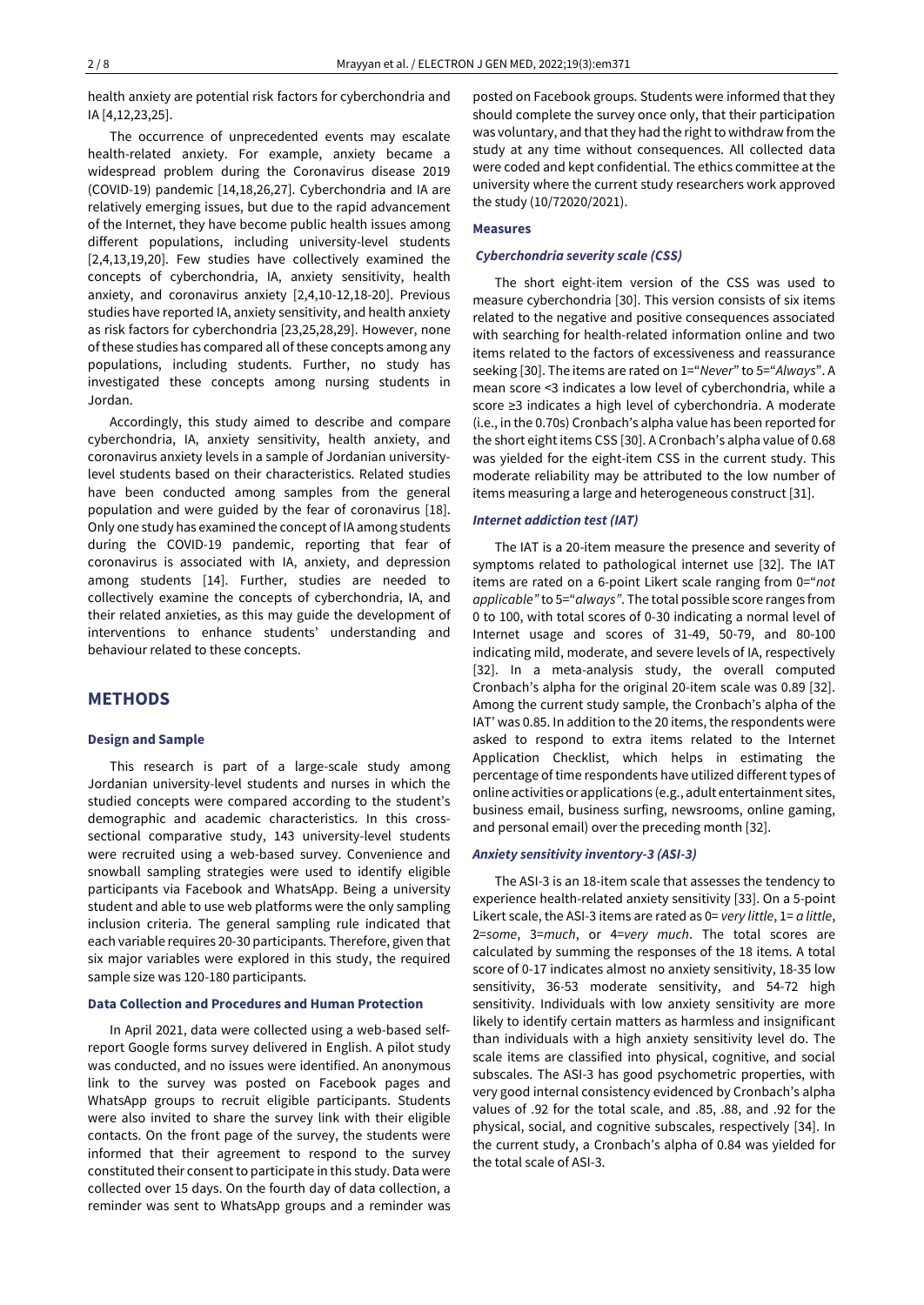# *Health anxiety inventory*

The 18-item Short Health Anxiety Inventory assesses health anxiety independently of physical health status using different statements [35]. Each item is measured on a 4-point Likert scale (0-3), with the statements aimed at assessing worry about health, awareness of bodily sensations or changes, and fear of the consequences of having an illness. Three scores can be calculated from the scale: main score (items 1-14), negative consequences score (items 15-18), and total scores (all the 18 items), with the normal scores among a non-patient control group reported as  $9.4$  ( $\pm 5.1$ ), 2.8 ( $\pm 2.1$ ), and 12.2 ( $\pm 6.2$ ) for the main, negative consequences, and total scores, respectively [35]. This inventory was used among students and reported to have very good reliability, with a Cronbach's alpha of .85 [10]. In the current sample, a Cronbach's alpha coefficient of the inventory was 0.86.

# *The coronavirus anxiety scale (CAS)*

The five-item CAS screens for dysfunctional anxiety associated with the COVID-19 pandemic [36]. On a 5-point Likert scale, the CAS items are rated as 0="*not at all or rare"* to 4="*nearly every day over the last two weeks"*. The format of this scale is consistent with the cross-cutting symptom measure of the DSM-5. A total score of ≥9 indicates dysfunctional coronavirus anxiety that might warrant further assessment and treatment [36]. The scale has good internal consistency, as indicated by a Cronbach's alpha of 0.90 [36]. In the current study, the CAS scale Cronbach's alpha was 0.59, which may have resulted from the low test's total variance or skewed test scores [37].

#### **Data Analyses**

With the significance level set at <.05, the Statistical Package for the Social Sciences (SPSS version 25) was used to generate descriptive statistics of means and standard deviations or frequencies and percentages according to the level of measurement for each variable.

The mean scores for scales of cyberchondria, IA, anxiety sensitivity, health anxiety, and coronavirus anxiety and the individual items of these scales were compared based on the subjects' characteristics using the independent samples ttests. The characteristics or variables used for comparisons were:

- 1. number of years online (years of using the Internet),
- 2. grade point average (GPA),
- 3. field of study,
- 4. year of study,
- 5. gender, and
- 6. the availability of internet access at school.

# **RESULTS**

#### **Subjects' Characteristics**

The majority of the students were under 25 years old, females, senior nursing students, and studying for a bachelor's degree in a scientific field. Further, most students had a very good GPA, over three years of experience searching for information online, and Internet access at school (**Table 1**).

#### **Table 1.** Subjects' characteristics (N=143)

| <b>Characteristics</b>             | n (%)       |  |  |
|------------------------------------|-------------|--|--|
| <b>Field of study</b>              |             |  |  |
| Nursing students                   | 114 (79.7%) |  |  |
| Other students <sup>†</sup>        | 29 (20.3%)  |  |  |
| <b>Level of students</b>           |             |  |  |
| Senior (3rd, 4 <sup>th</sup> Year) | 108 (81.2%) |  |  |
| Junior (1st, 2 <sup>nd</sup> Year) | 25 (18.8%)  |  |  |
| <b>Academic stream</b>             |             |  |  |
| Scientific                         | 129 (90.2%) |  |  |
| Humanitarian                       | 14 (9.8%)   |  |  |
| Gender                             |             |  |  |
| Male                               | 39 (27.3%)  |  |  |
| Female                             | 104 (72.7%) |  |  |
| <b>Level of education</b>          |             |  |  |
| Diploma                            | 19 (13.3%)  |  |  |
| Bachelor's degree                  | 121 (84.6%) |  |  |
| Master and doctorate               | $5(3.5\%)$  |  |  |
| Had internet at school             |             |  |  |
| Yes                                | 128 (89.5%) |  |  |
| No                                 | 15 (10.5%)  |  |  |
| Age                                |             |  |  |
| <25 years                          | 133 (93%)   |  |  |
| $\geq$ 25 years                    | 10 (7%)     |  |  |
| <b>Years online</b>                |             |  |  |
| $≤4$ years                         | 95 (66.4%)  |  |  |
| >4 years                           | 48 (33.6%)  |  |  |
| <b>GPA</b>                         |             |  |  |
| $GPA \leq 2.5$                     | 41 (28.7%)  |  |  |
| GPA>2.5                            | 102 (71.3%) |  |  |

Some totals are not=143 due to missing data. <sup>†</sup>Health-related, Science and engineering, Art and educational sciences, and Sport and tourism students

#### **Participants' Main Study Variables Scores**

The mean of cyberchondria scores was  $2.55$  ( $\pm$ .60), indicating a moderate level of cyberchondria among the participants. The total score of the IAT was 43.14 (±13.00), indicating a mild level of Internet addiction. The mean of the total anxiety sensitivity scores was 32.06 (±8.94), indicating a low anxiety sensitivity. The mean health anxiety scores were 14.65 ( $\pm$ 6.24), 4.42 ( $\pm$ 2.6), and 19.08 ( $\pm$ 7.8) for the main section (items 1-14), negative consequences section (items 15-18), and total scale (all the 18 items), respectively. These scores indicated a typical health anxiety level. Finally, the total coronavirus anxiety score was 7.02 (±.80), indicating functional coronavirus anxiety (**Table 2**).

## **Comparisons of Cyberchondria Scores**

There were no significant differences in the mean of cyberchondria scores based on years online, GPA, field of study, year of study, gender, or access to the Internet at school as seen from the results. Further analyses were conducted to examine if there were significant differences between the participants (based on the same selected characteristics) in any individual cyberchondria scale items. The results indicated that students with a GPA of 2.5 or less were more overwhelmed by the amount of information available online (item 8) than their counterparts did (p=.003, **Table 3**). Further, students who had no Internet access at school felt more frightened than students who had Internet access at school after searching for health information online (item 3, p=.039). Comparisons of cyberchondria individual item scores according to the number of years online, field of study, year of study, or gender showed no significant differences.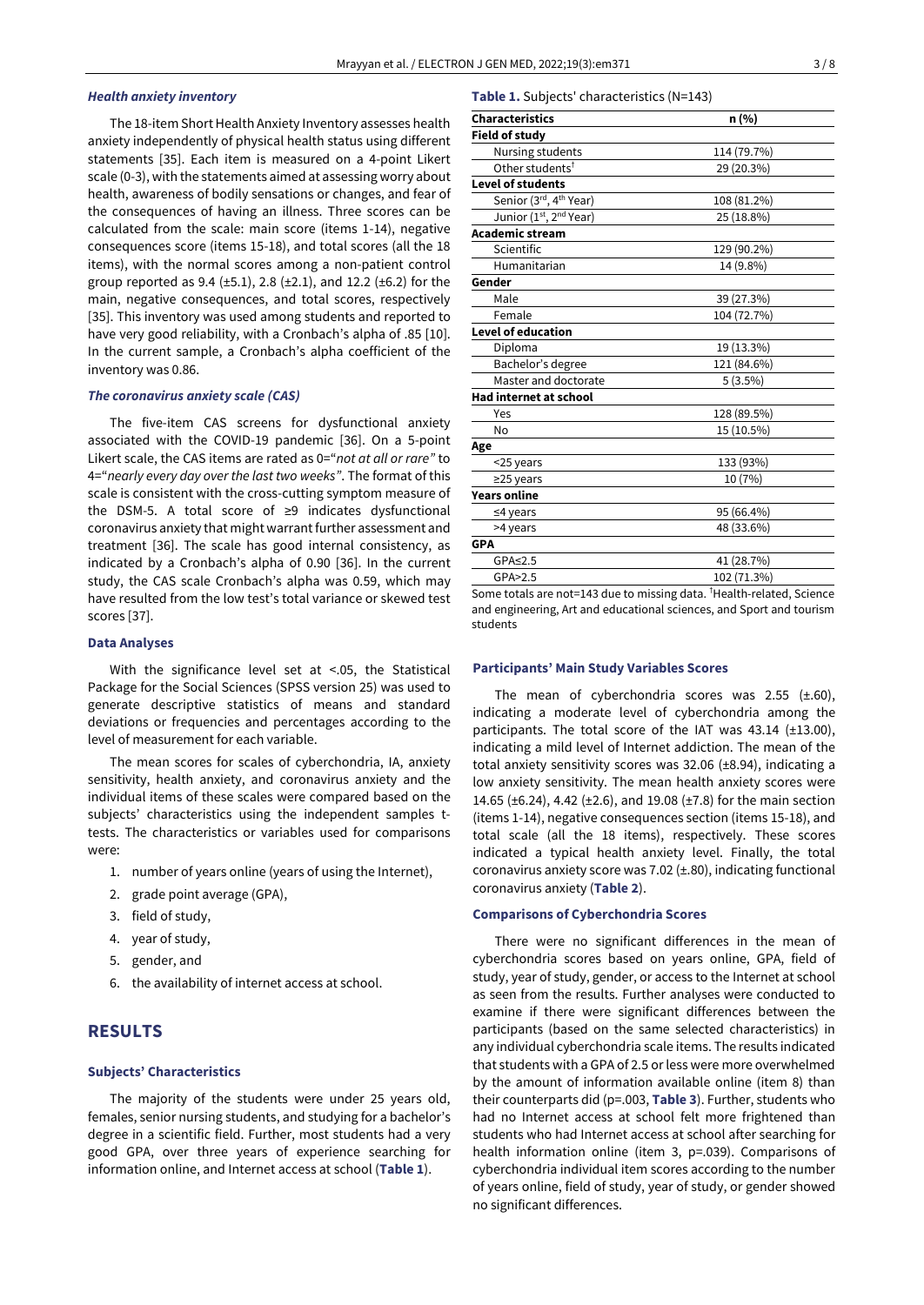**Table 2.** Subjects scores on main study variables (N=143)

| <b>Scale</b>                                         | <b>Possible scores</b> | <b>Actual scores (Mean±SD*)</b> |
|------------------------------------------------------|------------------------|---------------------------------|
| Mean scores on cyberchondria severity scale          | $1 - 5$                | $2.55 \pm 0.60$                 |
| <b>Total internet addiction test scores</b>          | $0 - 100$              | $43.41 \pm 13.0$                |
| Total anxiety sensitivity scale scores               | $0 - 72$               | 32.06±8.94                      |
| <b>Health anxiety inventory scores</b>               |                        |                                 |
| Total scores for main section (items 1-14)           | $0 - 42$               | 14.65±6.24                      |
| Total scores for negative consequences (items 15-18) | $0 - 12$               | $4.42 \pm 2.6$                  |
| Total scores for both sections (all the 18 items)    | $0 - 54$               | $19.08 \pm 7.8$                 |
| <b>Coronavirus anxiety scale scores</b>              | $0 - 20$               | $7.02 \pm 0.80$                 |
|                                                      |                        |                                 |

\*SD: Standard deviation

**Table 3.** Significant differences of individual items of cyberchondria, internet addiction, anxiety sensitivity, health anxiety, and coronavirus anxiety (N=143)

| <b>Characteristics</b>                                                                                                                    | $M \pm SD^*$                | $M \pm SD$            |          |         |
|-------------------------------------------------------------------------------------------------------------------------------------------|-----------------------------|-----------------------|----------|---------|
| <b>Years online</b>                                                                                                                       | $\leq$ 4 years (n=95)       | >4 years (n=48)       | *t-tests | p-value |
| Internet addiction: Item 17-How often do you try to cut down the amount of time<br>you spend online and fail?                             | 2.06(1.03)                  | 1.62(.89)             | 2.62     | .010    |
| Internet addiction: The extra item-Chat rooms                                                                                             | 1.85(.78)                   | 2.22(.92)             | $-2.09$  | .041    |
| <b>Internet addiction:</b> The extra item-Newsrooms                                                                                       | 1.91(.73)                   | 2.26(.86)             | $-2.16$  | .034    |
| Internet addiction: The extra item-Online gaming                                                                                          | 1.88(.83)                   | 2.33(1.12)            | $-2.14$  | .037    |
| <b>GPA</b>                                                                                                                                | ≤2.5 (n=41)                 | $>2.5$ (n=102)        | *t-tests | p-value |
| Cyberchondria: Item 8-I am overwhelmed by the amount of information I found<br>online.                                                    | 2.88(1.45)                  | 2.04(1.01)            | 3.14     | .003    |
| Internet addiction: The extra item-Instant messaging                                                                                      | 2.18(.73)                   | 1.77(.79)             | 2.45     | .018    |
| Anxiety sensitivity inventory: Items                                                                                                      |                             |                       |          |         |
| It is important for me not to appear nervous.                                                                                             | 1.60(.97)                   | 1.16(1.14)            | 2.34     | .022    |
| When I notice my heart skipping a beat, I worry that something is seriously<br>wrong with me.                                             | 2.26(.77)                   | 1.96(.85)             | 2.08     | .041    |
| Health anxiety inventory: Item 8-(Being relieved by the doctor assurance)                                                                 | 1.26(.77)                   | .96(.85)              | 2.08     | .041    |
| <b>Field of study</b>                                                                                                                     | <b>Nursing</b><br>$(n=114)$ | Others (n=29)         | *t-tests | p-value |
| Internet addiction: Item 15-How often do you feel preoccupied with the Internet<br>when offline or fantasize about being online?          | 2.25(1.02)                  | 1.83(1.00)            | 2.01     | .050    |
| Anxiety sensitivity inventory: Item 8-When I feel pain in my chest, I worry that I<br>will have a heart attack.                           | 2.38(.90)                   | 1.93(.81)             | 2.65     | .011    |
| Health anxiety inventory: Item 4-(Resisting thoughts of illness)                                                                          | 1.33(.83)                   | .92(.73)              | 2.15     | .018    |
| <b>Level of students</b>                                                                                                                  | Senior (n=108)              | Junior (n=25)         | *t-tests | p-value |
| Internet addiction: Item 19-How often do you choose to spend more time online<br>over going out with others?                              | 1.87(.93)                   | 2.44(1.26)            | $-2.09$  | .045    |
| Internet addiction: Item 20-How often do you feel depressed, moody, or nervous<br>when offline, which goes away once you are back online? | 2.39(1.11)                  | 2.92(1.03)            | $-2.23$  | .031    |
| Internet addiction: The extra item-Online shopping                                                                                        | 1.83(.78)                   | 2.23(.76)             | $-2.16$  | .038    |
| Gender                                                                                                                                    | Male (n=39)                 | <b>Female (n=104)</b> | *t-tests | p-value |
| Internet addiction: Item 11-How often do you find yourself anticipating when you<br>will go online again?                                 | 1.87(1.34)                  | 2.50(1.50)            | $-2.41$  | .018    |
| The student had internet at school                                                                                                        | Yes (n=128)                 | $No(n=15)$            | *t-tests | p-value |
| Cyberchondria: Item 3-After searching for health information, I felt frightened.                                                          | 2.26(.96)                   | 2.67(.96)             | $-2.23$  | .039    |
| Internet addiction: Item 14-How often do you lose sleep due to being online?                                                              | 2.30(1.15)                  | 2.36(1.20)            | 2.87     | .009    |
| Internet addiction: Item 15-How often do you feel preoccupied with the Internet<br>when offline, or fantasize about being online?         | 1.84(.96)                   | 2.13(1.07)            | $-2.40$  | .026    |
| Internet addiction: Item 18-How often do you try to hide how long you have been<br>online?                                                | 2.07(1.26)                  | 2.25(1.20)            | $-3.56$  | .002    |
| <b>Internet addiction:</b> The extra item-Business email                                                                                  | 1.97(.85)                   | 1.53(.66)             | 2.15     | .045    |

Data presented as M (Mean)±SD (Standard deviation); \*Equal variance is not assumed

#### **Comparisons of IAT Scores**

No significant differences in the mean of the IAT scores based on years online, GPA, the field of study, year of study, gender, or the availability of Internet access at school were noted as seen from the results. As for the participants' scores on the individual items of the scale, there were significant differences based on the selected characteristics (**Table 3**). With regards to the number of years online, students with experience online of four years or under failed to cut down on the amount of time they spent online (item 17, p=.010), but they

spent less time on chat rooms (the extra item; p=.041), newsrooms (the extra item; p=.034), and online gaming (the extra item; p=.037). Students with a GPA of 2.5 or less carried out more instant messaging (the extra item; p=.018) than students with a GPA of over 2.5 did. Compared to their counterparts, nursing students often felt more preoccupied with the Internet when offline (item 15, p=.050). Further, junior students were more likely than senior students to report often spending more time online over going out with others (item 19, p=.045), feeling depressed, moody, or nervous when they are offline (item 20, p=.031), and doing more online shopping (the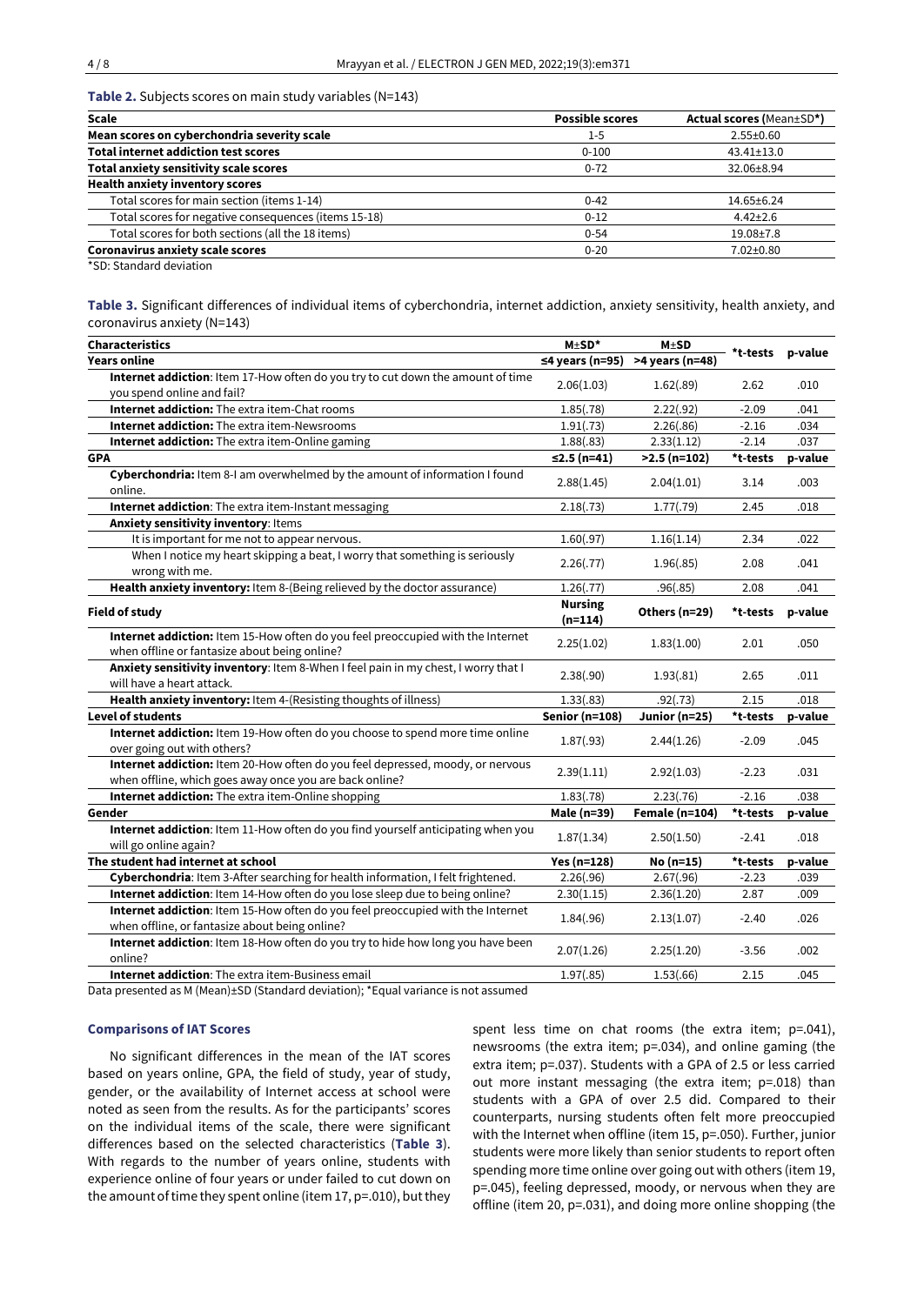extra item; p=.038). As compared to male students, female students were more likely to anticipate when they would go online again (item 11, p=.018). Students who had no Internet access at school were more likely than their counterparts to report losing sleep after being online (item 14, p=.009), feeling more preoccupied with the Internet when offline (item 15, p=.026), and trying to hide how long they had spent online (item 18, p=.002). However, these students were less likely to use the Internet for business emails (the extra item; p=.045).

#### **Comparisons of Anxiety Sensitivity Scores**

There were no significant differences in mean scores of health anxiety sensitivity based on years online, GPA, the field of study, year of study, gender, or access to the Internet at schoolas seen from the results. Concerning the individual scale items, students with a GPA of 2.5 or less were more likely than their counterparts to be sensitive to anxiety; not want to appear nervous in front of others (item 1, p=.022, **Table 3**), and experience skipping heartbeats that makes them worry that they may have a serious problem (item 12, p=.041). Compared to students of other fields, nursing students were more likely to experience anxiety sensitivity to the point of chest pain (item 8, p=.011). There were no other significant differences between the student groups in any of the remaining items.

#### **Comparisons of Health Anxiety Inventory Scores**

There were no significant differences on the mean health anxiety scores between the student groups based on the number of years online, GPA, the field of study, year of study, gender, or access to the Internet at school as seen from the results. As for the individual scale items, students with a GPA of 2.5 or less were more likely than their counterparts to report initially feeling relieved when receiving reassurance from a doctor, but later their worries return (item 8, p=.041, **Table 3**). Also, compared to students of other fields, nursing students were more likely to report resisting thoughts about illness (item 4, p=.018). There were no other significant differences between the student groups in any remaining items.

## **Comparisons of Coronavirus Anxiety Scores**

Comparisons of the total mean coronavirus anxiety score and the individual item scores revealed no significant differences between students' groups based on the number of years online, GPA, the field of study, year of study, gender, and access to the Internet at school as seen from the results.

# **DISCUSSION**

#### **Cyberchondria**

The current study sample had a moderate level of cyberchondria, which is in line with the findings of [38]. Students with a GPA of 2.5 or less were more likely to feel overwhelmed by the amount of information they found online than their counterparts do. This result may be related to the fact that it is not easy for average or below-average students to surf the Internet and comprehend the yielded information. Students with no access to the Internet at school were more likely to report feeling more fearful after searching for health information online than their counterparts do. Although all schools in Jordan provide internet access, this may indicate that not all students use this service. Students who aware of

and use the Internet at school are likely to become more frightened after searching for health information online.

#### **Internet Addiction (IA)**

The current study sample had a mild level of IA, which is inconsistent with Guo and colleagues' findings that universitylevel students had moderate to severe levels of IA among university-level students [16]. In addition, it was found that 44% and 23% of students were addicted to the Internet and video games, respectively [39]. In the present study, students with experience of being online four years or under failed to cut down on the amount of time they spent online compared to students with over four years of experience. However, they spent less time on online gaming, chat rooms, and newsrooms. In the current age of the Internet and spending more time online, IA is a growing threat. Students who become Internet addicts cannot cut down on the time they spend online. They may surf the Internet out of curiosity rather than carry out recreational activities such as chatting and gaming. Failure to cut down on the amount of time spent online is a maladaptive behavior per se [16]. Given the greater vacant and nonproductive time available to them, students with a GPA of 2.5 or less did instant messaging more than students with a GPA of over 2.5 did, which is also a maladaptive behaviour [16]. Further, nursing students were often more preoccupied with the Internet when offline than students of other fields. The educational requirements of the theoretical and clinical nursing courses are already overwhelming, and nursing students may become anxious about and preoccupied with "missing out" if they have no Internet access. This finding is in agreement with the finding of Kargın and colleagues' that nursing students may experience IA because they rely on the Internet and information technologies in accessing reliable health resources for their clients [17].

Compared to students in other years of study, junior students reported spending more time online than going out with others. This may be because junior students are more likely to have fewer friends and opportunities for socializing. Junior students reported feeling depressed, moody, or nervous when offline and doing more online shopping, indicating maladaptive behaviors [16]. Contrary to the findings of [15,20], female students were more likely to anticipate when they would go online again. Notably, 65% of the students at the university where this study was conducted were females. Compared to male students, female students in Jordan spend more time at home due to some socio-cultural parameters, and they are more likely to focus while carrying out tasks. This may explain why female students were found to be more active on the Internet, consistent with the findings of [21]. Although all universities in Jordan have Internet access, some students reported that they had no Internet access at their schools, indicating that they were not involved with their university campuses. These students reported that they lost sleep when they had Internet access, often felt more preoccupied with the Internet when offline, and tried to hide how long they had been online, all of which indicate maladaptive behaviors [16].

# **Anxiety Sensitivity and Health Anxiety**

The students in the present study had a low level of anxiety sensitivity and a typical health anxiety level. These unexpected findings are inconsistent with the findings of [18] and [40, who reported high scores of health anxiety and anxiety symptoms. However, our findings are similar to [41], that only a small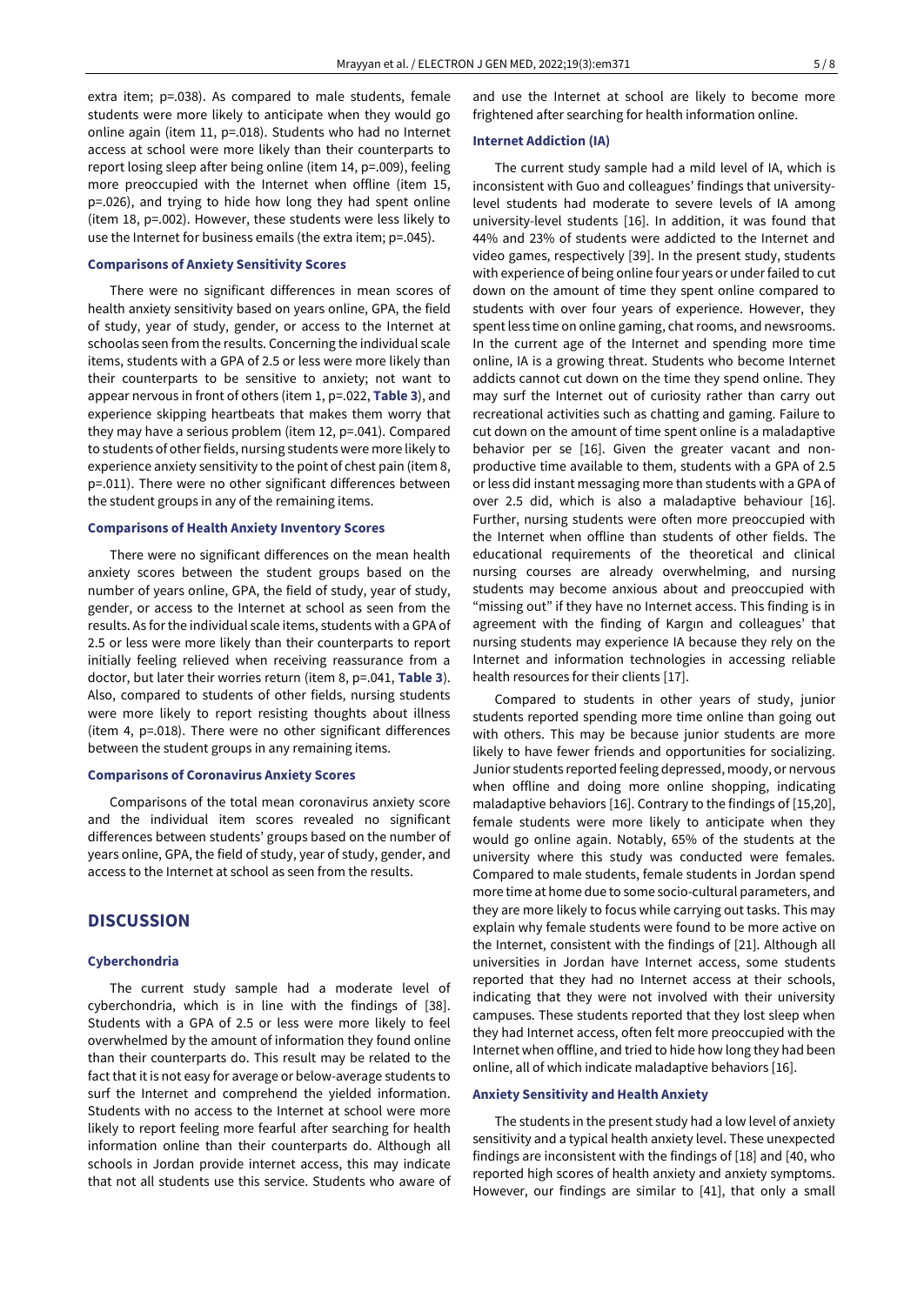percentage of their study sample had severe depression, anxiety, or stress during the COVID-19 pandemic. In our study, students with a low level of anxiety sensitivity were more likely to identify certain matters as harmless. Average or belowaverage students (students with a GPA of 2.5 or less) may lack some innovative skills, which may cause them to be more sensitive to anxiety. Thus, it is not surprising that students with a GPA of 2.5 or less were more likely to appear nervous to others and experience skipping heartbeat-related worries than their counterparts do. Nursing students had higher anxiety sensitivity when compared to other students, suggesting that they may be more prone to perceiving certain situations as dangerous [40]. That may explain why they were more likely to experience some physical symptoms such as chest pain.

Anxiety sensitivity is a potential risk factor for health anxiety [4,12,23,25]. Moreover, anxiety sensitivity and health anxiety are potential risk factors for cyberchondria and IA [4,12,23,25]. Thus, students with a GPA of 2.5 or less were likely to develop health anxiety and have recurring worries even after being reassured by a doctor. Healthcare workers have been reported to be more likely than non-healthcare workers to perceive themselves as likely to become infected at work by the severe acute respiratory syndrome coronavirus (SARS-CoV-2) [42]. In addition, studies in the literature, have reported that although nursing students reported suffering significant stress and anxiety, they have good coping skills [43]. This may apply to the nursing students in the current sample, who reported that most of the time they could resist thoughts of illness. This could imply that their perceived stress was harmless and that they could cope with it, rendering them less prone to health anxiety. In turn, they had low levels of cyberchondria and IA, consistent with the findings of [4,12,23,25]. These studies reported that high anxiety sensitivity and health anxiety were potential risk factors for cyberchondria, and in turn, the IA.

#### **The Coronavirus Anxiety**

The students in the present study were found to have a functional coronavirus anxiety level. This is inconsistent with [18,36], who reported dysfunctional coronavirus anxiety levels. Another study reported that compared to other age groups, people aged 20-29 years had higher levels of fear COVID-19 pandemic [44] which is similar to the age group of the sample of our study. There were no significant differences in coronavirus anxiety based on the subjects' characteristics, which could mean that coronavirus anxiety is a common problem.

#### **Limitations and Implications of the Findings**

The cross-sectional design employed in the current study does not allow the establishment of causality, which mandates caution in interpreting the results. The convenience and snowball sampling strategies utilized in the current study limit the generalization of the findings. Future research needs to investigate other variables influencing cyberchondria and coronavirus anxiety, especially since the two scales were short and had low-reliability coefficients. Another limitation is that about 80% of the participants were nursing students, which may have influenced the study results. Most nursing students use online sources to search for medical-related information about different diseases [17]. Further studies that include larger and randomized samples of students from other fields of studies and other universities are needed.

Further, whether blended or completely online, online education has become an integral part of our daily academic lives; it is not just a response to a crisis like the COVID-19 pandemic. Therefore, meeting with students regularly to make them aware of online education and other Internet-related issues is vital. Despite the growing recognition of many psychiatric disorders associated with IA, it is still unclear for students that IA is a psychiatric disorder due to its different assessment dimensions. This necessitates collaboration among parents, instructors, and other authorities to maintain balanced Internet use and investigate psychosocial problems associated with Internet use among students. Seminars and the media can help increase students' awareness of the causes and effects of IA and anxieties as well as how to cope with such psychological problems.

# **SUMMARY AND CONCLUSIONS**

The participating students in the current study reported moderate cyberchondria, mild IA, low anxiety sensitivity, typical health anxiety, and functional coronavirus anxiety. The researchers found no significant differences in any of the concepts based on the students' characteristics. However, there were significant differences in some individual items of some scales. Significant differences in cyberchondria were found based on GPA and access to the Internet at school. Significant differences in IA were found based on the number of years online, GPA, the field of study, year of study, gender, and access to the Internet at school. Significant differences in anxiety sensitivity were found based on GPA, and significant differences in health anxiety were found based on GPA and field of study. The current study findings can guide the provision of mental health services at universities campuses by facilitating the identification of students at risk of behavioral and psychosocial problems and the provision of effective interventions. Given that the concepts studied are intertwined, conceptual differences should be used to design interventions to help students overcome cyberchondria and IA and manage their related anxieties. The provision of mental health services in university campuses is essential, in addition to the provision of psychosocial support and counseling to address anxiety and IA among students, particularly in these unprecedented times.

**Author contributions: MTM:** developed the study conception, collected the data, analyzed the data, wrote the abstract, the background, the methods, the results, discussion, limitations, implications, summary, and conclusions, and wrote the first draft ofthe paper; **SA:** wrote the second draft of the paper and did the critical revisions and proofread the manuscript; **AK and MR:** helped to revise the manuscript, revised the third draft and did a critical revision to the manuscript; **MTM and SA:** supervised the whole work. All authors have agreed with the results and conclusions.

**Funding:** No funding source is reported for this study.

**Acknowledgements:** The researchers would like to acknowledge the input of all subjects who participated in the study.

**Ethical statement:** The study is approved by the Institutional Review Board of the Hashemite University- Jordan.

**Declaration of interest:** No conflict of interest is declared by authors. **Data availability statement:** The data set associated with this paper can be provided upon reasonable request from the author.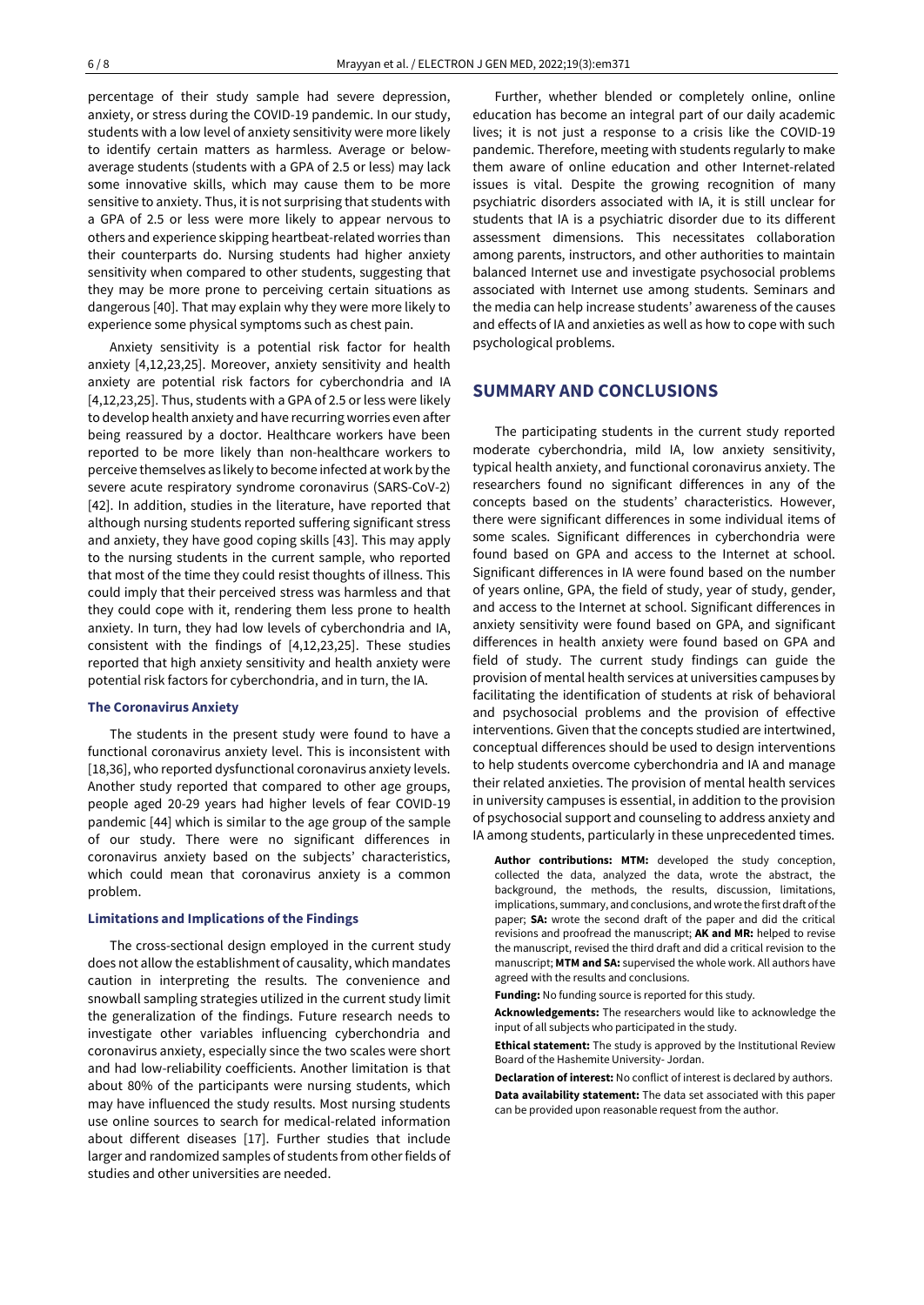# **REFERENCES**

- 1. Aiken M, Kirwan G. Prognoses for diagnoses: Medical search online and "cyberchondria". BMC Proc 2012;6(Suppl 4):P30. <https://doi.org/10.1186/1753-6561-6-s4-p30> PMCid: PMC3426063
- 2. de la Cuesta J, Catedrilla J, Ebardo R, Limpin L, et al. Personality traits of future nurses and cyberchondria: Findings from an emerging economy. In: 2019 Proceedings of the 27th International Conference on Computers in Education. 2019;2:274-9. Available at: https://animo repository.dlsu.edu.ph/faculty\_research/712
- 3. Deetjen U. The lifestyle paradox: Adverse effects of internet use on self-rated health status. Inf Commun Soc 2017;21(10):1322-36. [https://doi.org/10.1080/1369118x.](https://doi.org/10.1080/1369118x.2017.1313293) [2017.1313293](https://doi.org/10.1080/1369118x.2017.1313293)
- 4. Selvi Y, Gokce Turan S, Asena Sayin A, Boysan M, Kandeger A. The cyberchondria severity scale (CSS): Validity and reliability study of the Turkish version. Sleep Hypn 2018;20(4):241-6. [https://doi.org/10.5350/sleep.hypn.2018.](https://doi.org/10.5350/sleep.hypn.2018.20.0157) [20.0157](https://doi.org/10.5350/sleep.hypn.2018.20.0157)
- 5. Starcevic V, Aboujaoude E. Cyberchondria, cyberbullying, cybersuicide, cybersex: "New" psychopathologies for the 21st century? World Psychiatry 2015;14(1):97-100. <https://doi.org/10.1002/wps.20195> PMid:25655165 PMCid: PMC4329904
- 6. Alving BE, Christensen JB, Thrysøe L. Hospital nurses' information retrieval behaviours in relation to evidence based nursing: A literature review. Health Info Libr J 2018;35(1):3-23. <https://doi.org/10.1111/hir.12204> PMid: 29327483
- 7. Lialiou P, Mantas J. Online information seeking behaviour by nurses and physicians: A cross-sectional study. Stud Health Technol Inform 2016;225:33-7.
- 8. Scantlebury A, Booth A, Hanley B. Experiences, practices and barriers to accessing health information: A qualitative study. Int J Med Inform 2017;103:103-8. [https://doi.org/](https://doi.org/10.1016/j.ijmedinf.2017.04.018) [10.1016/j.ijmedinf.2017.04.018](https://doi.org/10.1016/j.ijmedinf.2017.04.018) PMid:28550995
- 9. Zigdon A, Zigdon T, Moran DS. Attitudes of nurses towards searching online for medical information for personal health needs: Cross-sectional questionnaire study. J Med Internet Res 2020;22(3):e16133. [https://doi.org/10.2196/](https://doi.org/10.2196/16133) [16133](https://doi.org/10.2196/16133) PMid:32175910 PMCid:PMC710592
- 10. Rohilla J, Tak P, Jhanwar S, et al. Health anxiety among medical students: A comparison between preclinical and clinical years of training. J Educ Health Promot 2020;9:356. [https://doi.org/10.4103/jehp.jehp\\_491\\_20](https://doi.org/10.4103/jehp.jehp_491_20) PMid:33575392 PMCid:PMC7871967
- 11. Starcevic V, Berle D. Cyberchondria: Towards a better understanding of excessive health-related internet use. Expert Rev Neurother 2013;13(2):205-13. [https://doi.org/](https://doi.org/10.1586/ern.12.162) [10.1586/ern.12.162](https://doi.org/10.1586/ern.12.162) PMid:23368807
- 12. Jokic-Begic N, Lauri Korajlija A, Mikac U. Cyberchondria in the age of COVID-19. PloS ONE 2020;15(12):e0243704. <https://doi.org/10.1371/journal.pone.0243704> PMid: 33332400 PMCid:PMC7746178
- 13. Starcevic V. Cyberchondria: Challenges of problematic online searches for health-related information. Psychother Psychosom 2017;86(3):129-33. [https://doi.org/10.1159/](https://doi.org/10.1159/000465525) [000465525](https://doi.org/10.1159/000465525) PMid:28490037
- 14. Servidio R, Bartolo MG, Palermiti AL, Costabile A. Fear of COVID-19, depression, anxiety, and their association with internet addiction disorder in a sample of Italian students. J Affect Disord Rep 2021;4:100097. [https://doi.org/10.1016/](https://doi.org/10.1016/j.jadr.2021.100097) [j.jadr.2021.100097](https://doi.org/10.1016/j.jadr.2021.100097)
- 15. Barmola K. Role of gender in internet addiction among students. In: Gender Equality and Women Empowerment Conference. Jaipur, Rajasthan; 2015. Available at: [https://www.researchgate.net/profile/Kailash-Barmola/](https://www.researchgate.net/profile/Kailash-Barmola/publication/333843420) [publication/333843420](https://www.researchgate.net/profile/Kailash-Barmola/publication/333843420)
- 16. Guo W, Tao Y, Li X, et al. Associations of internet addiction severity with psychopathology, serious mental illness, and suicidality: Large-sample cross-sectional study. J Med Internet Res 2020;22(8):e17560. [https://doi.org/10.2196/](https://doi.org/10.2196/17560) [17560](https://doi.org/10.2196/17560) PMid:32780029 PMCid:PMC7448182
- 17. Kargin M, Turkben Polat H, Coskun Simsek D. Evaluation of internet addiction and fear of missing out among nursing students. Perspect Psychiatr Care 2020;56(3):726-31. <https://doi.org/10.1111/ppc.12488> PMid:32068267
- 18. Seyed Hashemi SG, Hosseinnezhad S, Dini S, Griffiths MD, Lin C-Y, Pakpour AH. The mediating effect of the cyberchondria and anxiety sensitivity in the association between problematic internet use, metacognition beliefs, and fear of COVID-19 among Iranian online population. Heliyon 2020;6(10):e05135. [https://doi.org/10.1016/](https://doi.org/10.1016/j.heliyon.2020.e05135) [j.heliyon.2020.e05135](https://doi.org/10.1016/j.heliyon.2020.e05135) PMid:33072911 PMCid:PMC7547399
- 19. Siste K, Suwartono C, Nasrun MW, et al. Validation study of the Indonesian internet addiction test among adolescents. PLoS ONE 2019;16(2):e0245833. [https://doi.org/10.21203/](https://doi.org/10.21203/rs.2.18413/v1) [rs.2.18413/v1](https://doi.org/10.21203/rs.2.18413/v1) PMCid:PMC6622469
- 20. Tran BX, Mai HT, Nguyen LH, et al. Vietnamese validation of the short version of internet addiction test. Addict Behav Rep 2017;6(6):45-50. [https://doi.org/10.1016/j.abrep.2017.](https://doi.org/10.1016/j.abrep.2017.07.001) [07.001](https://doi.org/10.1016/j.abrep.2017.07.001) PMid:29450235 PMCid:PMC5800578
- 21. Durak Batigun A, Gor N, Komurcu B, Senkal Erturk I. Cyberchondria scale (CS): Development, validity and reliability study. J Psychiatry Neurolog Sci 2018;31(2):148- 62. <https://doi.org/10.5350/dajpn2018310203>
- 22. Aiken M, Kirwan G, Berry M, O'Boyle CA. The age of cyberchondria. RCSI St Med J 2012;5(1):71-4.
- 23. Norr AM, Albanese BJ, Oglesby ME, Allan NP, Schmidt NB. Anxiety sensitivity and intolerance of uncertainty as potential risk factors for cyberchondria. J Affect Disord 2015;174:64-9. <https://doi.org/10.1016/j.jad.2014.11.023> PMid:25486275
- 24. Asmundson GJ, Taylor S. It's not all in your head: How worrying about your health could be making you sick-and what you can do about it. Guilford Press; 2005.
- 25. Norr AM, Allan NP, Boffa JW, Raines AM, Schmidt NB. Validation of the cyberchondria severity scale (CSS): Replication and extension with bifactor modeling. J Anxiety Disord 2015;31:58-64. [https://doi.org/10.1016/j.janxdis.](https://doi.org/10.1016/j.janxdis.2015.02.001) [2015.02.001](https://doi.org/10.1016/j.janxdis.2015.02.001) PMid:25734759
- 26. Li Y, Wang Y, Jiang J, et al. Psychological distress among health professional students during the COVID-19 outbreak. Psychol Med 2020:1-3. [https://doi.org/10.1017/](https://doi.org/10.1017/S0033291720001555) [S0033291720001555](https://doi.org/10.1017/S0033291720001555) PMid:32389148 PMCid:PMC7225209
- 27. Taylor S, Landry CA, Paluszek MM, Fergus TA, McKay D, Asmundson GJG. COVID stress syndrome: Concept, structure, and correlates. Depress Anxiety 2020;37(8):706- 14. <https://doi.org/10.1002/da.23071> PMid:32627255 PMCid:PMC7362150